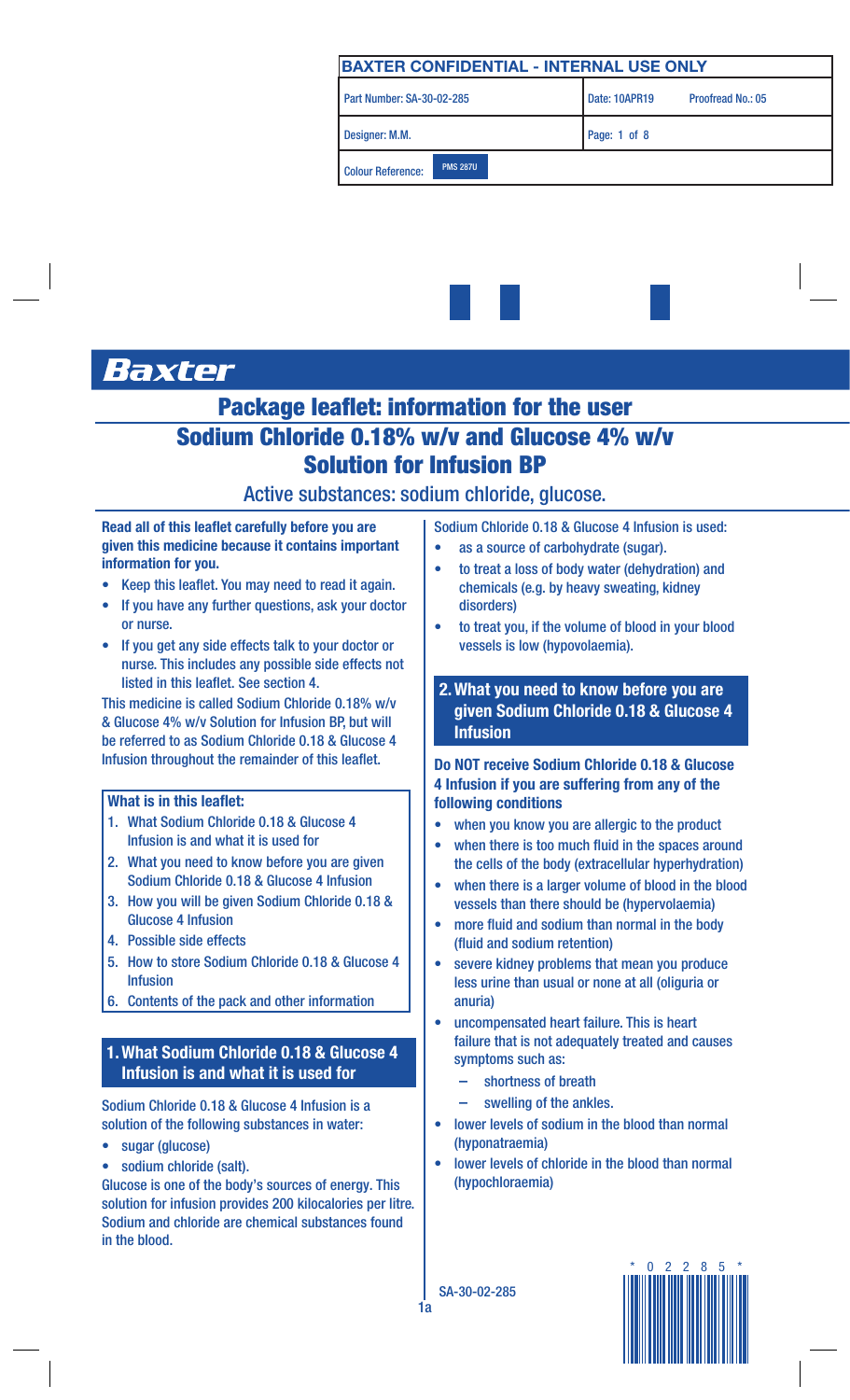Part Number: SA-30-02-285

Designer: M.M. Page: 2 of 8

Colour Reference: PMS 287U

Proofread No.: 05

- build up of fluid under the skin, affecting all parts of the body (general oedema)
- liver disease that causes fluid to build up within the abdomen (ascitic cirrhosis)
- diabetes that is not adequately treated, allowing your blood sugar levels to rise above normal (uncompensated diabetes)
- other states of glucose intolerance, for example:
	- metabolic stress (when the body's metabolism does not function correctly, e.g. due to severe illness)
	- hyperosmolar coma (unconsciousness). This is a type of coma that can occur if you have diabetes and do not receive enough medicine.
	- a very high amount of sugar in the blood (significant hyperglycaemia)
	- higher levels of lactate in the blood than normal (hyperlactataemia)

#### Warnings and precautions

Please tell your doctor if you have or have had any of the following medical conditions.

- conditions associated with sodium retention, fluid overload and oedema, such as aldosteronism (a disease that causes high levels of a hormone called aldosterone) associated with high blood pressure (hypertension)
- heart failure
- poor liver function or liver disease that causes fluid to build up within the abdomen (ascitic cirrhosis)
- poor kidney function
- high blood pressure during pregnancy (preeclampsia)
- taking certain medications, See below, "other medicines and Sodium Chloride 0.18 & Glucose 4 Infusion").
- a disorder in which the blood becomes too alkaline (metabolic alkalosis)
- muscle weakness and periodic paralysis due to low thyroid activity (thyrotoxic periodic paralysis)
- rapid loss of water from the body e.g. due to vomiting or diarrhoea
- being on a low potassium diet for a long time
- allergy, in particular to corn (Sodium Chloride 0.18 & Glucose 4 Infusion contains sugar derived from corn)
- if you have a condition that could cause high levels of vasopressin, a hormone regulating fluid in your body. You may have too much vasopressin in your body because, for example:
	- you have had a sudden and serious illness
	- you are in pain
	- you have had surgery
	- you have infections, burns o brain disease
	- you have diseases linked to your heart, liver, kidneys or central nervous system
- because you are taking certain medicines (see also below "other medicines and Sodium Chloride 0.18 & Glucose 4 Infusion").

This may increase the risk of low levels of sodium in your blood and can lead to headache, nausea, seizures, lethargy, coma, swelling of the brain and death. Brain swelling increases the risk of death and brain damage. People who are at higher risk of brain swelling are:

- children
- women (particularly if you are of a fertile age)
- people who have problems with their brain fluid levels, for example, because of meningitis, bleeding in the skull or a brain injury

The infusion may cause

- changes in the concentrations of the chemicals in the blood (electrolyte disturbances)
- a build up of fluid under the skin, affecting all parts of the body (general oedema), around the ankles (peripheral oedema) or in the lungs (pulmonary oedema)

When you are given this infusion, your doctor will take blood and urine samples to monitor:

- the amount of chemicals such as sodium and chloride in your blood (your plasma electrolytes)
- the amount of sugar (glucose)

As Sodium Chloride 0.18 & Glucose 4 Infusion contains sugar (glucose), it can cause a high level of sugar in the blood (hyperglycaemia). If this occurs, your doctor may:

- adjust the speed of infusion
- give you insulin to reduce the blood sugar levels This is particularly important:
- if you are diabetic
- if you have not been eating well or have been drinking too much alcohol for a long time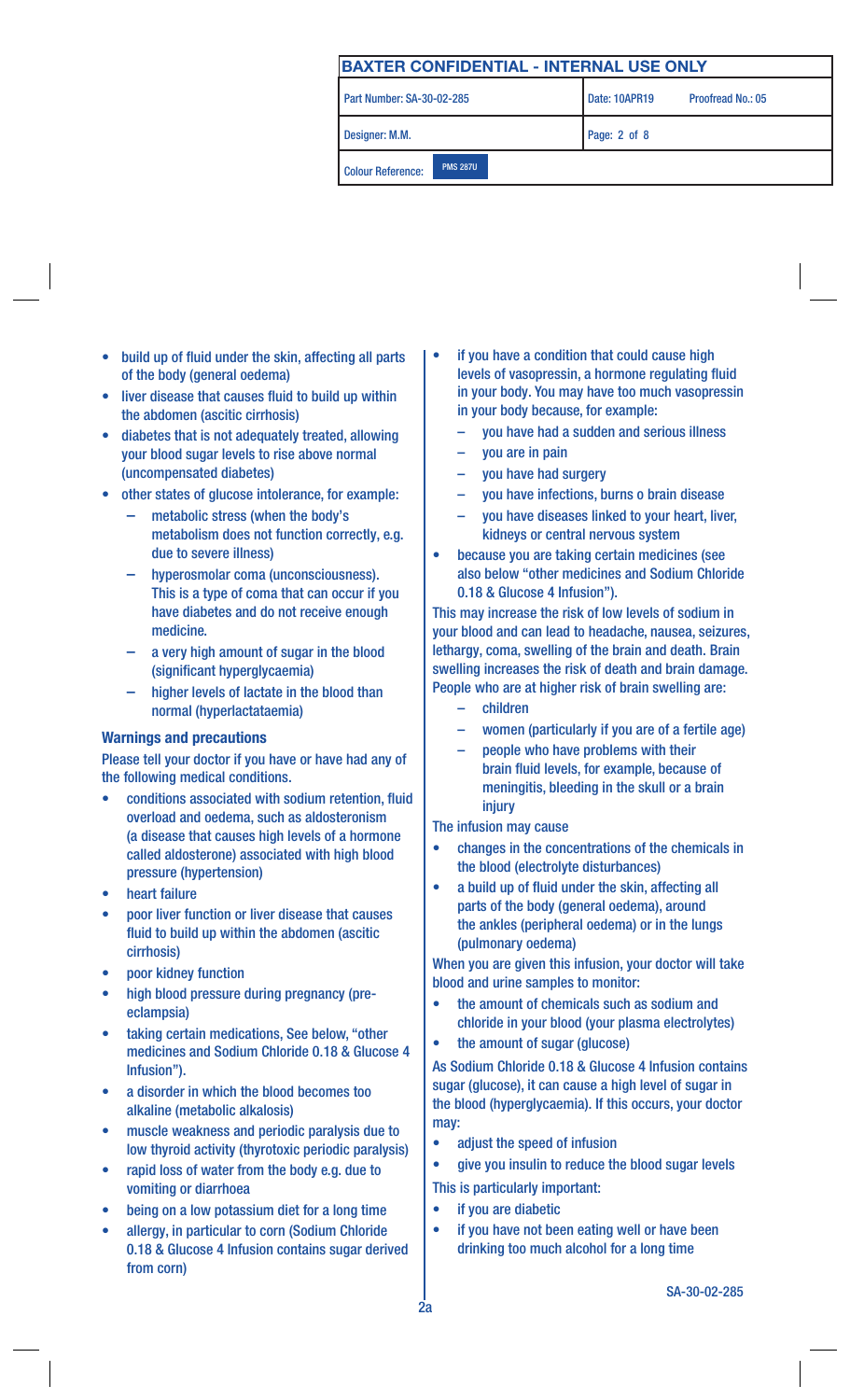Part Number: SA-30-02-285

Designer: M.M. Page: 3 of 8

Proofread No.: 05

Colour Reference: PMS 287U

- if you have recently had a stroke (acute ischaemic stroke). High levels of sugar in the blood can worsen the effects of stoke and affect recovery
- if you have had head injury within the past 24 hours

Your doctor will take into account if you are receiving parenteral nutrition (nutrition given by infusion into a vein). During long-term treatment with Sodium Chloride 0.18 & Glucose 4 Infusion, you may need to be given extra nutrition. Your doctor should also monitor the level of potassium in your blood to avoid this becoming lower than normal (hypokalaemia).

#### Children

Special care should be taken when giving this solution to children, infants, and newborns (especially premature babies and those with low birth weight). Children, infants and newborns may not have a good ability to handle the chemicals in the solution.

Younger children are at an increased risk of developing levels of sugar in the blood that are either too high or too low, and therefore need close monitoring during treatment to ensure that sugar levels are controlled. Low sugar levels newborns can cause prolonged seizures, coma and brain damage. High sugar levels have been associated with bleeding into the brain, bacterial and fungal infection, damage to the eye (retinopathy of prematurity), infections in the intestinal tract, lung problems, prolonged length of hospital stay and death.

Children are at higher risk for having or developing a too low sodium concentration in their blood (hyponatraemia). Hyponatraemia can lead to headache, nausea, seizures, lethargy, coma, swelling of the brain (cerebral oedema) and death. Acute hyponatraemic encephalopathy is a serious complication, especially in children.

Your doctor knows this and will closely monitor the amount of chemicals such as glucose (sugar), sodium and chloride in your child's blood (plasma electrolytes)

## Other medicines and Sodium Chloride 0.18 & Glucose 4 Infusion

Tell your doctor or nurse if you are taking or have recently taken any other medicines.

It is particularly important that you inform your doctor if you are taking:

• corticosteroids (anti-inflammatory medicines) These medicines can cause the body to accumulate sodium and water, leading to:

- tissue swelling due to fluid collection under the skin (oedema)
- high blood pressure (hypertension).

Some medicines act on the hormone vasopressin. These may include:

- anti-diabetic medication (chlorpropamide)
- cholesterol medicine (clofibrate)
- some cancer drugs (vincristine, ifosfamide, cyclophosphamide)
- selective serotonin reuptake inhibitors (used to treat depression)
- antipsychotics or opioids for severe pain relief
- medicines for pain and/or inflammation (also known as NSAIDs)
- medicines that imitate or strengthen the effects of vasopressin such as desmopressin (used to treat increased thirst and urination), terlipressin (used to treat bleeding of the gullet) and oxytocin (used to induce labour)
- anti-epileptic medication (carbamazepine and oxcarbazepine)
- diuretics (water tablets).

Other medicines that can affect or be affected by Sodium Chloride 0.18 & Glucose 4 Infusion:

- lithium (used to treat psychiatric illnesses)
- insulin (used to treat diabetes)
- beta blockers (heart tablets)

## Sodium Chloride 0.18 & Glucose 4 Infusion with food, drink and alcohol

You should ask your doctor about what you can eat or drink.

## Pregnancy, breast-feeding and fertility

If you are pregnant or breast-feeding, think you may be pregnant or are planning to have a baby, ask your doctor or nurse for advice before taking this medicine. Sodium Chloride 0.18 & Glucose 4 Infusion can be used during breastfeeding.

if another medicine is to be added to your solution for infusion during pregnancy or breast-feeding you should:

- consult your doctor
- read the Package Leaflet of the medicine that is to be added.

## Driving and using machines

Sodium Chloride 0.18 & Glucose 4 Infusion does not affect your ability to drive or use machines.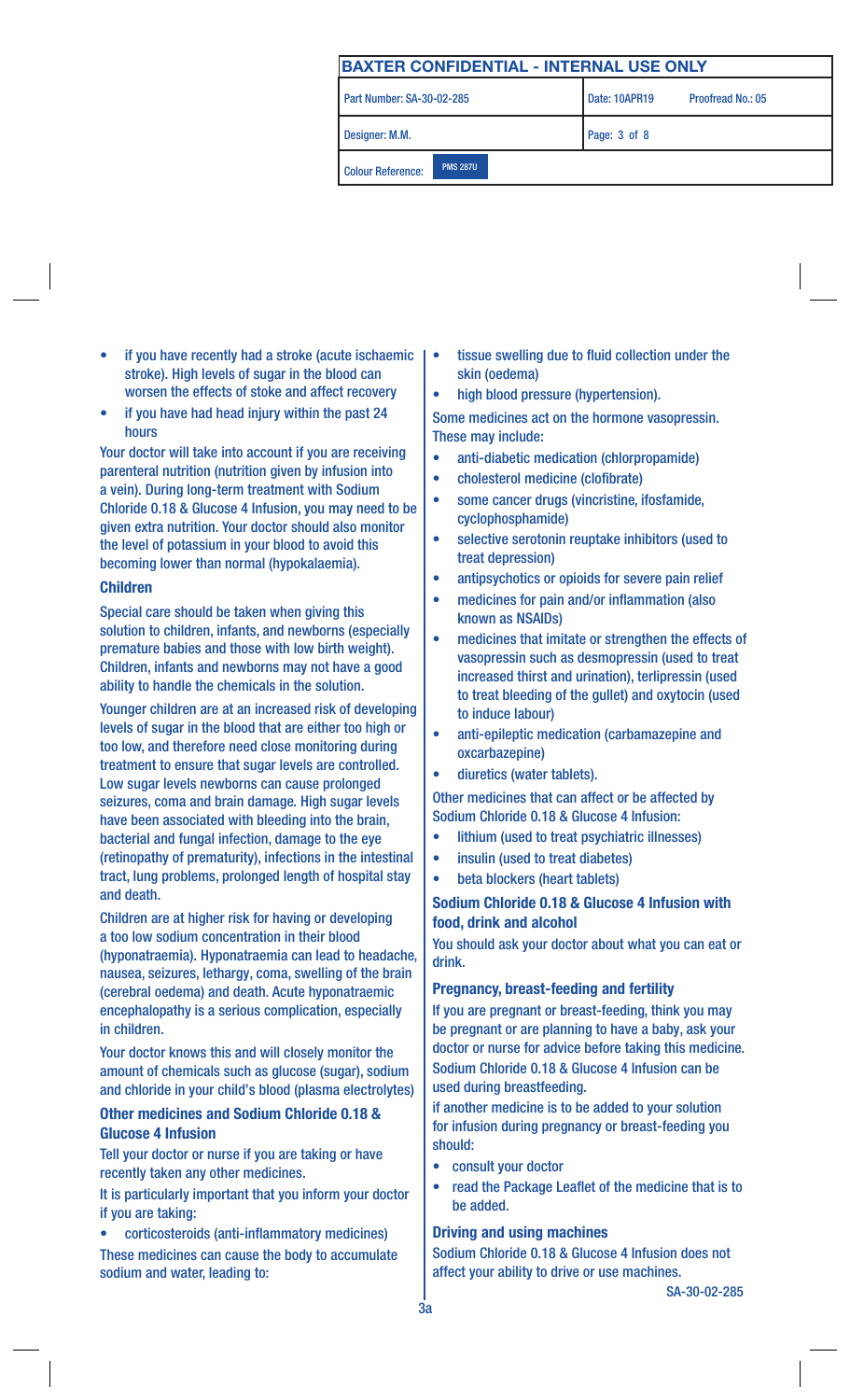Part Number: SA-30-02-285

Colour Reference: PMS 287U

Proofread No.: 05

Designer: M.M. **Page: 4 of 8** 

## 3.How you will be given Sodium Chloride 0.18 & Glucose 4 Infusion

You will be given Sodium Chloride 0.18 & Glucose 4 Infusion by a doctor or nurse. Your doctor will decide on how much you need and when it is to be given. This will depend on your age, weight, condition and the reason for treatment. The amount you are given may also be affected by other treatments you are receiving.

## You should NOT be given Sodium Chloride 0.18 & Glucose 4 Infusion if there are particles floating in the solution or if the pack is damaged in any way.

Sodium Chloride 0.18 & Glucose 4 Infusion will usually be given to you through a plastic tube attached to a needle in a vein. Usually a vein in your arm is used to give you the infusion. However, your doctor may use another method to give you the medicine.

Before and during the infusion, your doctor will monitor:

- the amount of fluid in your body
- the acidity of your blood and urine
- the amount of electrolytes in your body (particularly sodium, in patients with high levels of the hormone vasopressin, or are taking other medicines which increase the effects of vasopressin).

Any unused solution should be thrown away. You should NOT be given an infusion of Sodium Chloride 0.18 & Glucose 4 Infusion from a bag that has been partly used.

## If you receive more Sodium Chloride 0.18 & Glucose 4 Infusion than you should

If you are given too much Sodium Chloride 0.18 & Glucose 4 Infusion (over-infusion) or if it is given too fast, this may lead to the following symptoms:

- high levels of sugar in the blood (hyperglycemia) Symptoms include:
	- dry mouth due to lack of water in body tissues (dehydration)
	- thirst
	- **fatique**
	- frequent urination due to increased urine production (osmotic diuresis)
	- blurred vision
- low levels of sodium in the blood (hyponatraemia). Hyponatraemia can lead to headache, nausea, seizures, lethargy, coma, swelling of the brain

(cerebral oedema) and death

• build-up of fluid in the body causing swelling (oedema).

If you develop any of these symptoms you must inform your doctor immediately. Your infusion will be stopped and you will be given treatment depending on the symptoms.

If a medicine has been added to your Sodium Chloride 0.18 & Glucose 4 Infusion before over-infusion occurs, that medicine may also cause symptoms. You should read the Package Leaflet of the added medicine for a list of possible symptoms.

## Stop receiving your Sodium Chloride 0.18 & Glucose 4 Infusion

Your doctor will decide when to stop giving you this infusion.

If you have any further questions on the use of this medicine, ask your doctor or nurse.

## 4. Possible side effects

Like all medicines, this medicine can cause side effects, although not everybody gets them The side effects can be related to Sodium Chloride 0.18 & Glucose 4 Infusion itself. This includes:

- hypersensitivity reactions, including a serious allergic reaction called anaphylaxis (potential manifestation in patients with allergy to corn)
- high levels of sugar in the blood (hyperglycaemia)
- low levels of sodium in the blood that may be acquired during hospitalization (nosocomial hyponatraemia) and related neurological disorders (acute hyponatremic encephalopathy). Hyponatraemia can lead to irreversible brain injury and death due to cerebral oedema /swelling (see also section 2 "warnings and precautions")

The side effects can be related to the administration technique. This includes:

- fever (febrile response)
- chills
- itching (pruritus) or rash
- local pain or reaction (pain or vesicles at the site of infusion)
- irritation and inflammation of the vein into which the solution is infused (phlebitis). This can cause redness, pain, swelling or vesicles along the path of the vein into which the solution is infused.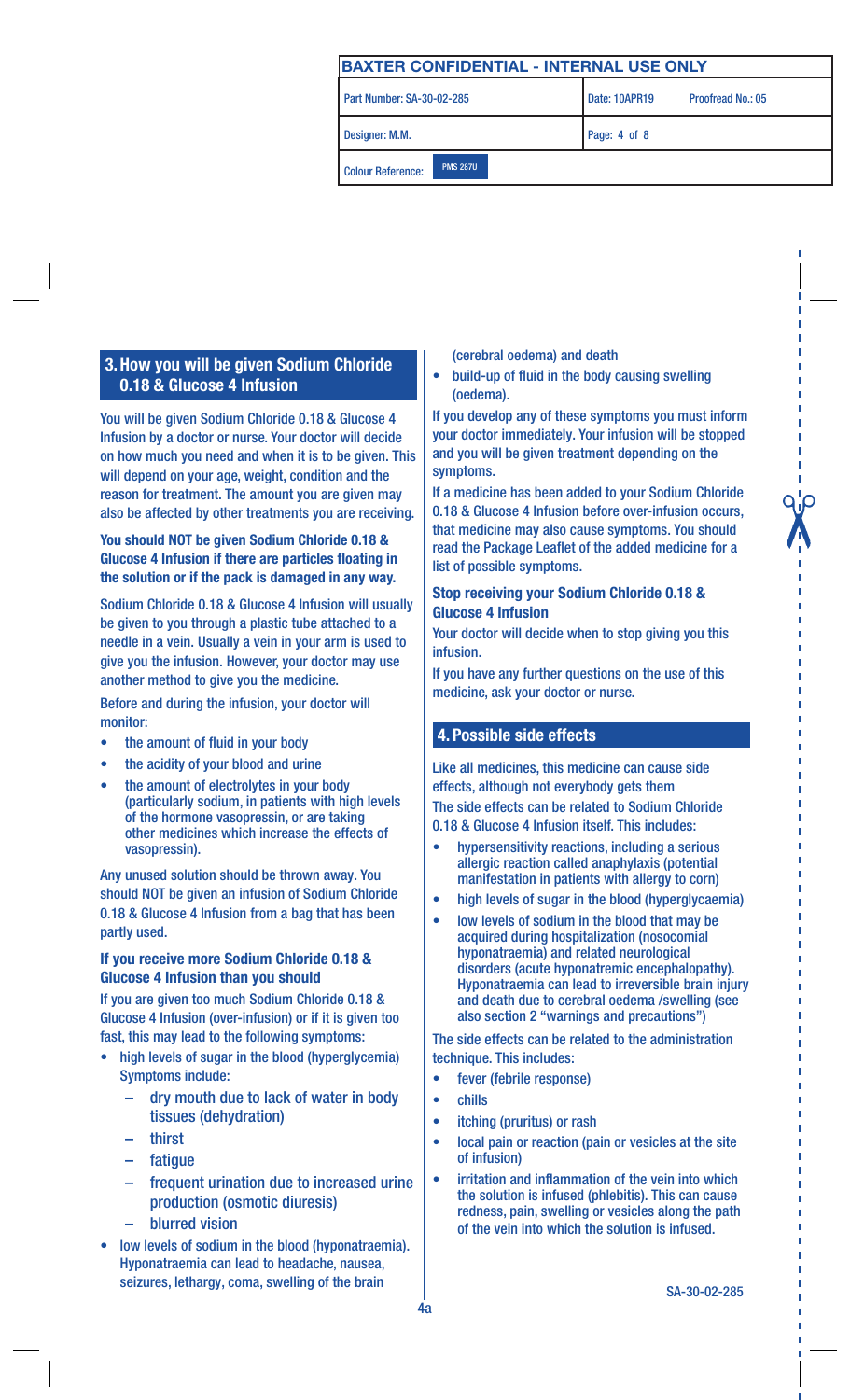Part Number: SA-30-02-285

Colour Reference: PMS 287U

Proofread No.: 05

Designer: M.M. **Page: 5 of 8** 

If a medicine has been added to the solution for infusion, the added medicine may also cause side effects. These side effects will depend on the medicine that has been added. You should read the Package Leaflet of the added medicine for a list of possible symptoms.

## Reporting of side effects

If you get any side effects, talk to your doctor or pharmacist or nurse. This includes any possible side effects not listed in this leaflet. You can also report side effects directly via the national reporting system listed below. By reporting side effects you can help provide more information on the safety of this medicine.

#### Ireland:

HPRA Pharmacovigilance, Earlsfort Terrace, IRL - Dublin 2; Tel: +353 1 6764971; Fax: +353 1 6762517. Website: www.hpra.ie; E-mail: medsafety@hpra.ie.

## 5.How to store Sodium Chloride 0.18 & Glucose 4 Infusion

Keep this medicine out of the sight and reach of children.

Sodium Chloride 0.18 & Glucose 4 Infusion does not require special storage conditions.

Sodium Chloride 0.18 & Glucose 4 Infusion should NOT be given to you after the expiry date which is stated on the bag after EXP. The expiry date refers to the last day of that month.

You should not be given Sodium Chloride 0.18 & Glucose 4 Infusion, if there are particles floating in the solution or if the unit is damaged in any way.

## 6.Contents of the pack and other information

## What Sodium Chloride 0.18 & Glucose 4 Infusion contains

The active substances are:

- sugar (glucose): 40 g per litre
- sodium chloride: 1.8 g per litre

## The only other ingredient is water for injections.

## What Sodium Chloride 0.18 & Glucose 4 Infusion looks like and contents of the pack

Sodium Chloride 0.18 & Glucose 4 Infusion is a clear solution, free from visible particles. It is supplied in polyolefin/polyamide plastic bags (Viaflo). Each bag is wrapped in a sealed, protective, outer plastic overpouch.

The bag sizes are:

- 250 ml
- 500 ml
- 1000 ml.

The bags are supplied in cartons. Each carton contains one of the following quantities:

- 30 bags of 250 ml
- 20 bags of 500 ml
- 10 bags of 1000 ml.

Not all pack sizes may be marketed.

## Marketing Authorisation Holder and Manufacturer

Marketing Authorisation Holder:

Send all enquiries to this address

Ireland Baxter Holding B.V. Kobaltweg 49, 3542CE Utrecht, **Netherlands** 

#### Manufacturers:

#### Baxter Healthcare Limited Caxton Way **Thetford** Norfolk IP24 3SE United Kingdom

Baxter SA Boulevard Rene Branquart, 80 B7860 Lessines Belgium

Bieffe Medital SA Ctra de Biescas-Senegüé 22666 Sabiñánigo (Huesca) Spain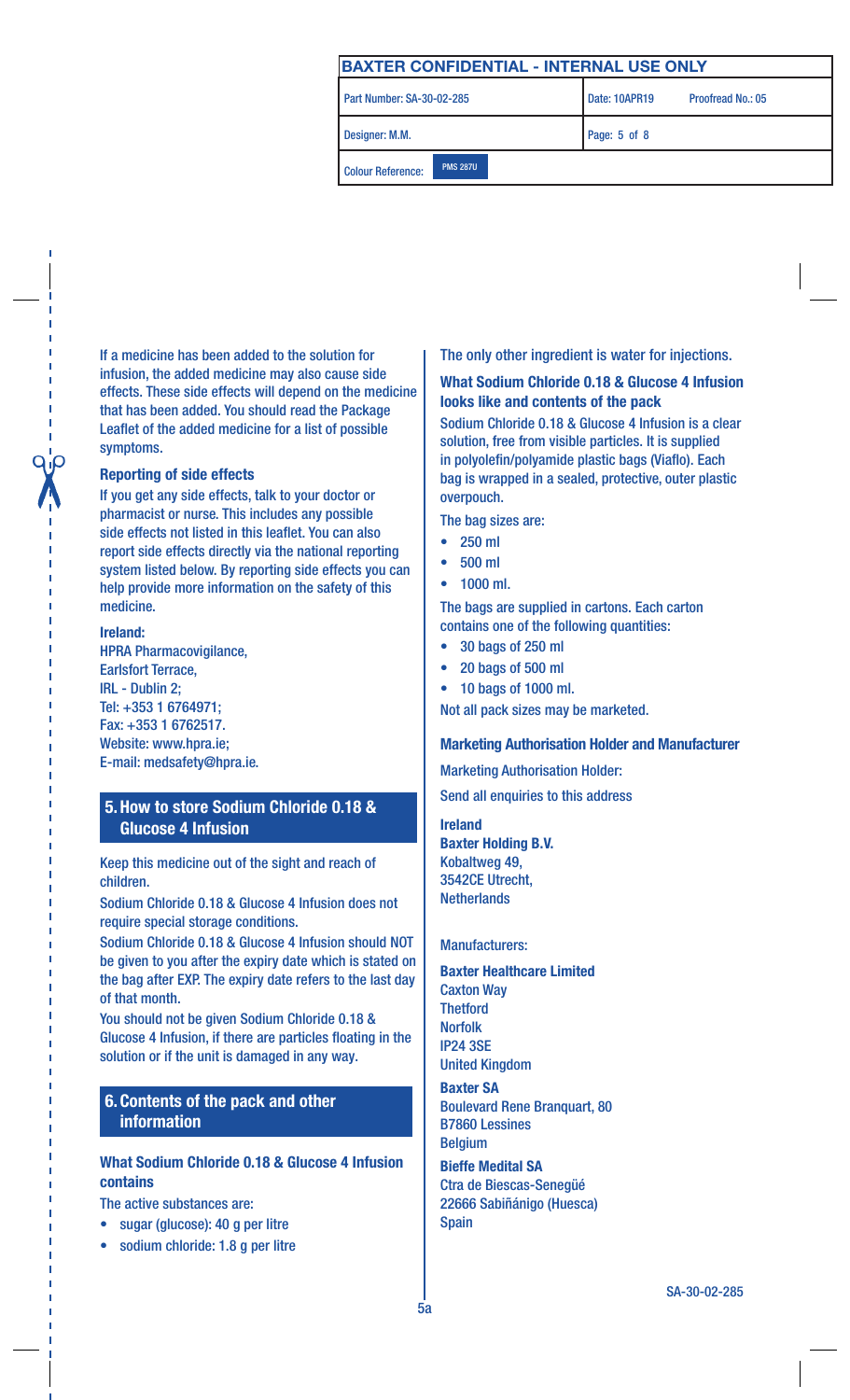| BAXTER CONFIDENTIAL - INTERNAL USE ONLY     |                                           |
|---------------------------------------------|-------------------------------------------|
| Part Number: SA-30-02-285                   | Date: 10APR19<br><b>Proofread No.: 05</b> |
| Designer: M.M.                              | Page: 6 of 8                              |
| <b>PMS 287U</b><br><b>Colour Reference:</b> |                                           |

The leaflet was last revised in March 2019

For information about Sodium Chloride 0.18 & Glucose 4 Infusion or to request this leaflet in formats such as audio or large print please contact the Marketing Authorisation Holder: Tel: +44 (0)1635 206345.

> Baxter and Viaflo are trademarks of Baxter International lnc.

**j**iaflo

SA-30-02-285

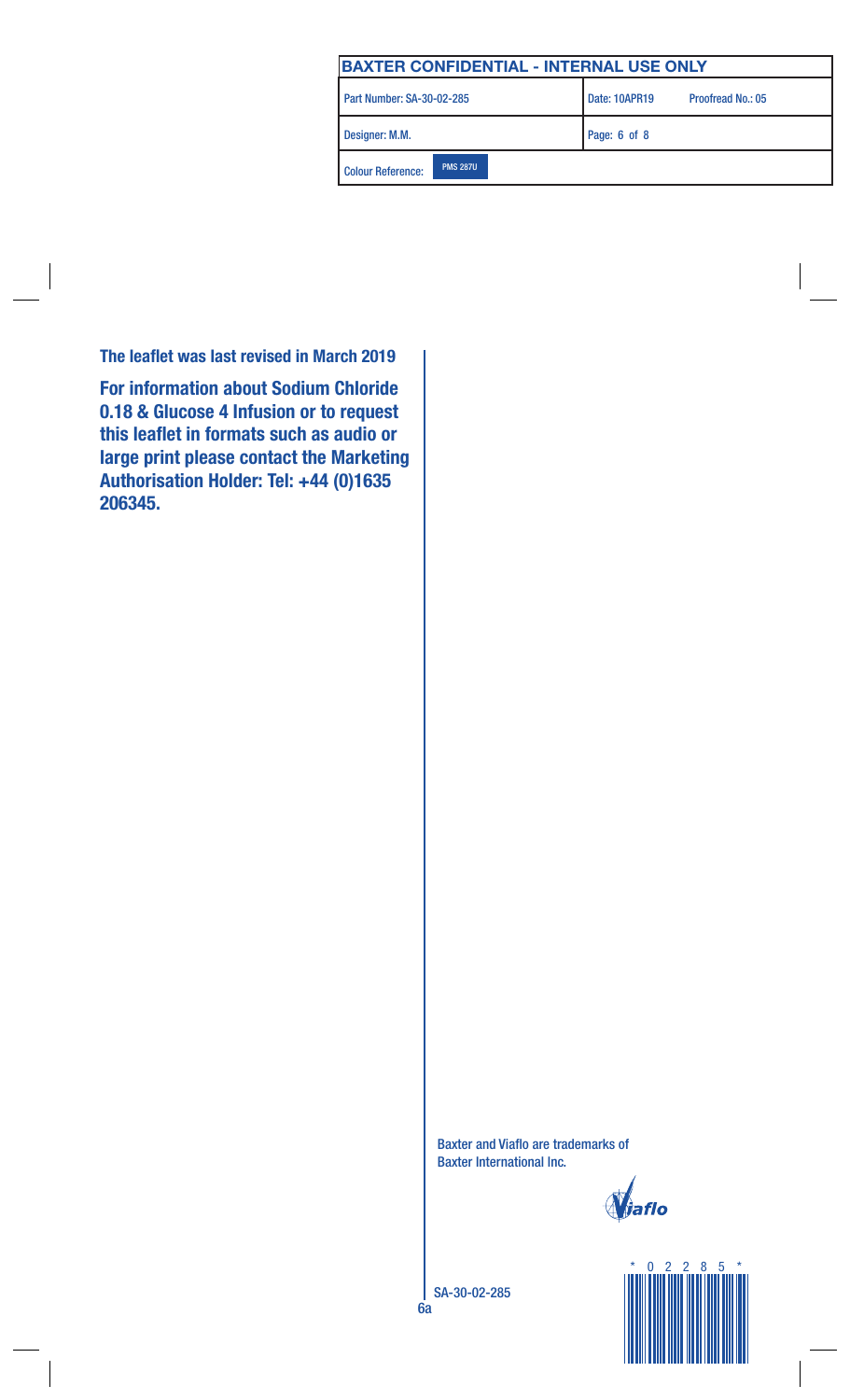| BAXTER CONFIDENTIAL - INTERNAL USE ONLY     |                                    |
|---------------------------------------------|------------------------------------|
| Part Number: SA-30-02-285                   | Date: 10APR19<br>Proofread No.: 05 |
| Designer: M.M.                              | Page: 7 of 8                       |
| <b>PMS 287U</b><br><b>Colour Reference:</b> |                                    |

# Baxter

## Sodium Chloride 0.18% w/v and Glucose 4% w/v Solution for Infusion BP

## The following information is intended for healthcare professionals only:

## Handling and Preparation

Use only if the solution is clear, without visible particles and if the container is undamaged. Administer immediately following the insertion of infusion set.

Do not remove unit from overwrap until ready for use. The inner bag maintains the sterility of the product.

Do not use plastic containers in series connections. Such use could result in air embolism due to residual air being drawn from the primary container before the administration of the fluid from the secondary container is completed.

Pressurizing intravenous solutions contained in flexible plastic containers to increase flow rates can result in air embolism if the residual air in the container is not fully evacuated prior to administration.

Use of a vented intravenous administration set with the vent in the open position could result in air embolism. Vented intravenous administration sets with the vent in the open position should not be used with flexible plastic containers.

The solution should be administered with sterile equipment using an aseptic technique. The equipment should be primed with the solution in order to prevent air entering the system.

Additives may be introduced before infusion or during infusion through the re-sealable medication port. When additive is used, verify tonicity prior to parenteral administration.

From a physico-chemical viewpoint, solution containing additives should be used immediately unless chemical and physical in-use stability has been established.

From a microbiological point of view, solutions containing additives should be used immediately. If not used immediately, in-use storage times and conditions prior to use are the responsibility of the user and should normally not be longer than 24 hours at 2 to 8°C, unless addition has taken place in controlled and validated aseptic conditions.

Discard after single use.

Discard any unused portion.

Do not reconnect partially used bags.

## 1. Opening

- a. Remove the Viaflo container from the overpouch just before use.
- b. Check for minute leaks by squeezing inner bag firmly. If leaks are found, discard solution, as sterility may be impaired.
- c. Check the solution for limpidity and absence of foreign matters. If solution is not clear or contains foreign matters, discard the solution.

#### 2. Preparation for administration

Use sterile material for preparation and administration.

- a. Suspend container from eyelet support.
- b. Remove plastic protector from outlet port at bottom of container:
	- grip the small wing on the neck of the port with one hand,
	- grip the large wing on the cap with the other hand and twist,
	- the cap will pop off.
- c. Use an aseptic method to set up the infusion.
- d. Attach administration set. Refer to complete directions accompanying set for connection, priming of the set and administration of the solution.
- 3. Techniques for injection of additive medicinal products

*Warning: Additives may be incompatible (see Paragraph 5 "Incompatibilities of additive medicinal products" below).*

#### *To add medicinal products before administration*

- a. Disinfect medication port.
- b. Using syringe with 19 gauge (1.10 mm) to 22 gauge (0.70 mm) needle, puncture re-sealable medication port and inject.